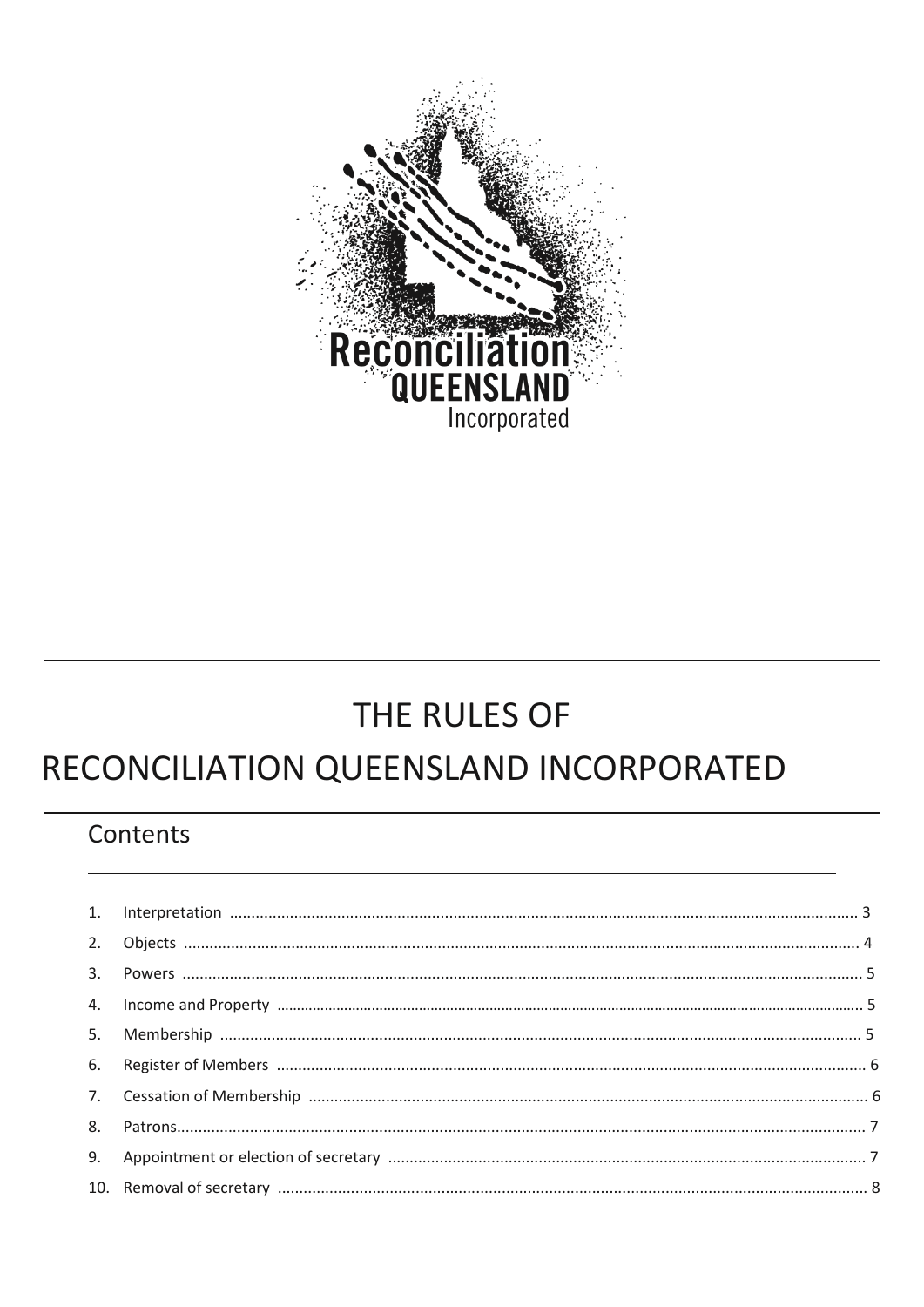| 11. |  |
|-----|--|
| 12. |  |
| 13. |  |
| 14. |  |
| 15. |  |
| 16. |  |
| 17. |  |
| 18. |  |
| 19. |  |
| 20. |  |
| 21. |  |
| 22. |  |
| 23. |  |
| 24. |  |
| 25. |  |
| 26. |  |
| 27. |  |
| 28. |  |
| 29. |  |
| 30. |  |
| 31. |  |
| 32. |  |
| 33. |  |
| 34. |  |
| 35. |  |
| 36. |  |
|     |  |

#### The name of the incorporated association is Reconciliation Queensland Incorporated ("the Association").

#### $1.$ Interpretation

In the interpretation of these rules:

- "Aborigine" or "Aboriginal" means a person who identifies as such and is non trivially of Aboriginal  $1.1.$ descent.
- "Absolute Majority" means the Majority of the serving members of the Management Committee at  $1.2.$ the time.
- "Act" means the Associations Incorporation Act 1981 (Qld)  $1.3.$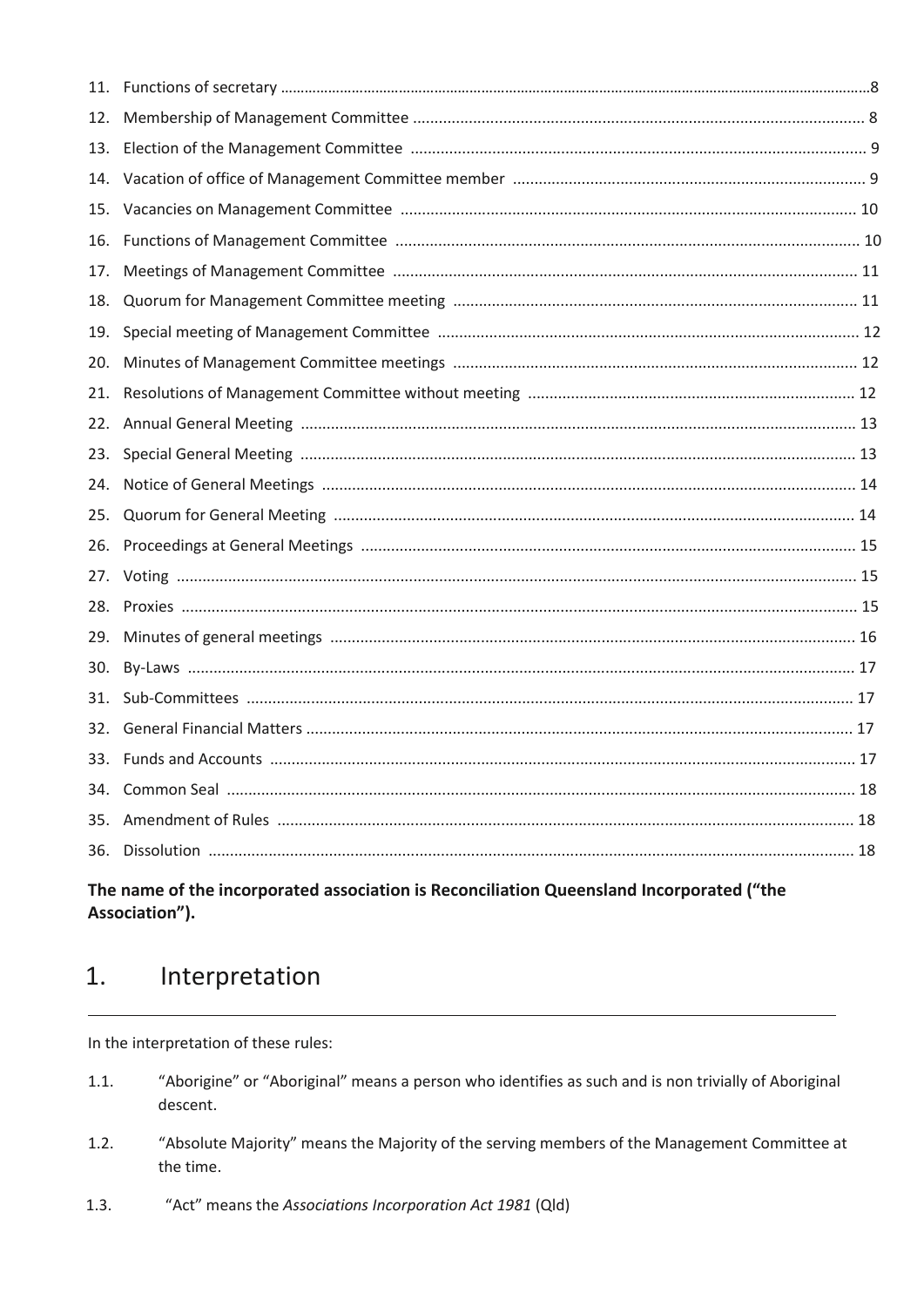- 1.4. "First Nation" means a specific group of First Peoples including their clans who share common traditional language/s, tribal law and custom, culture and custodianship of traditional land estates.
- 1.5. "First Australians" and "First Peoples" means those persons who are an Aborigine/Aboriginal and/or Torres Strait Islander persons and generally replaces the use of these terms in all formal contexts used by the Association.
- 1.6. "Friend of the Association" means any person, including youth whose parent or guardian also consents to their being a Friend of the Association.
- 1.7. "Management Committee" means the committee formed under rule 12.
- 1.8. "Member" means a person or entity who has been accepted as a member of the Association under these rules.
- 1.9. "Officer of the Association" has the same meaning in these rules as it has in the Act.
- 1.10. "Reconciliation" means all Australians working towards a united Australia which respects this land of ours, values the heritage of our First Peoples and provides justice and equity for all.
- 1.11. "Special Resolution" is a resolution considered at a meeting of the Association, at which 28 days' notice has been given for that purpose, and which responses of at least a three quarter majority of members voting in favour to pass.
- 1.12. "Surplus Assets" means the assets after payment of the debts and liabilities remaining on a winding-up of the incorporated association and the costs, charges and expenses of the windingup.
- 1.13. "Torres Strait Islander" means a person who identifies as such and is non trivially of Torres Strait Islander descent.
- 1.14. These rules are to be interpreted in accordance with the Act.
- 1.15. The Management Committee is responsible for the interpretation of these Rules and regulations.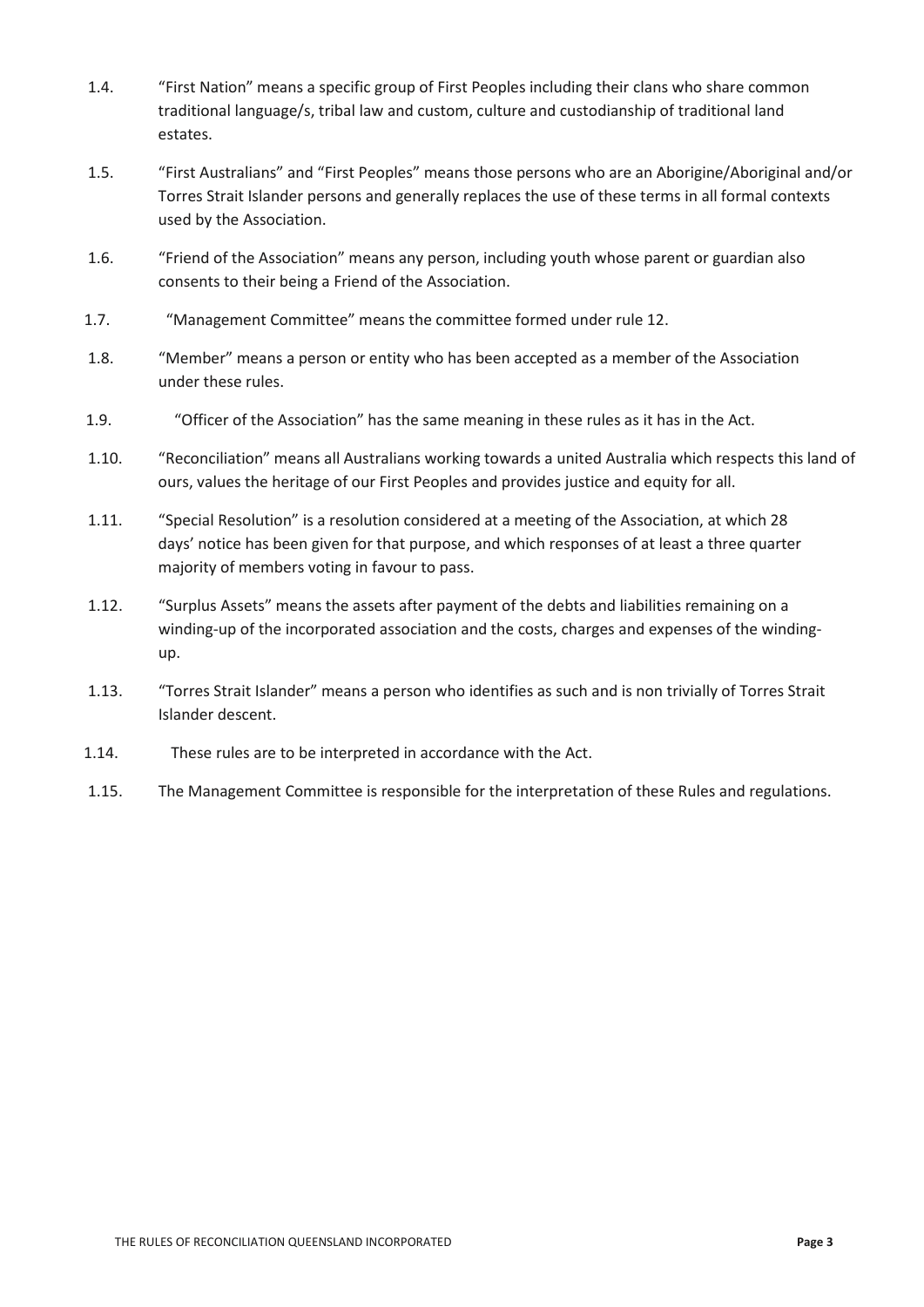# 2. Objects

The objects for which Reconciliation Queensland is established are:

- 2.1. To seek Reconciliation through:
	- a) Understanding and accepting the history of our shared experience between our First Peoples and the wider community;
	- b) Respecting our First Peoples' cultures and identity;
	- c) Recognising that past injustice continues to give rise present injustices for our First Australians;
	- d) Identifying what more needs to be done and making changes within Australian society;
	- e) Revaluing our citizenship to live together with unity and harmony;
- 2.2. To support the development and evaluation of reconciliation strategic and action plans which:
	- a) Make a contribution to addressing our First Peoples' disadvantage;
	- b) Promote equality and recognition of our First Peoples' rights;
	- c) Promote economic independence for our First Peoples;
	- d) Sustain the Reconciliation process;
	- 2.3. To use education as a foundation for all reconciliation strategic and action plans;
	- 2.4. To establish and administer a peak body ("Forum") of representatives from local community and organisational groups in Queensland established for the purpose of advancing Reconciliation;
	- 2.5. To establish and support or aid in the establishment thereof and support, liaise and cooperate on an ongoing basis with any group or association in Queensland having objectives similar to the basic objects of the Association;
	- 2.6. To liaise, cooperate with and participate on, as permitted, other associations established with objects consistent with those of the Association;
	- 2.7. To monitor and report to the community on progress towards Reconciliation in Queensland;
	- 2.8. To promote a process of reconciliation between our First Peoples and the wider Australian community;
	- 2.9. To provide a state-wide focus and leadership in working towards Reconciliation;
	- 2.10. To promote by leadership, education and discussion a deeper understanding and respect of the shared history of our nation;
	- 2.11. To undertake initiatives to reaffirm the human rights of all Australians;
	- 2.12. To promote respect and recognition for continuing customary laws, beliefs and traditions;
	- 2.13. To facilitate community and business partnerships to achieve social and economic equality for Aborigine/Aboriginal and/or Torres Strait Islander persons.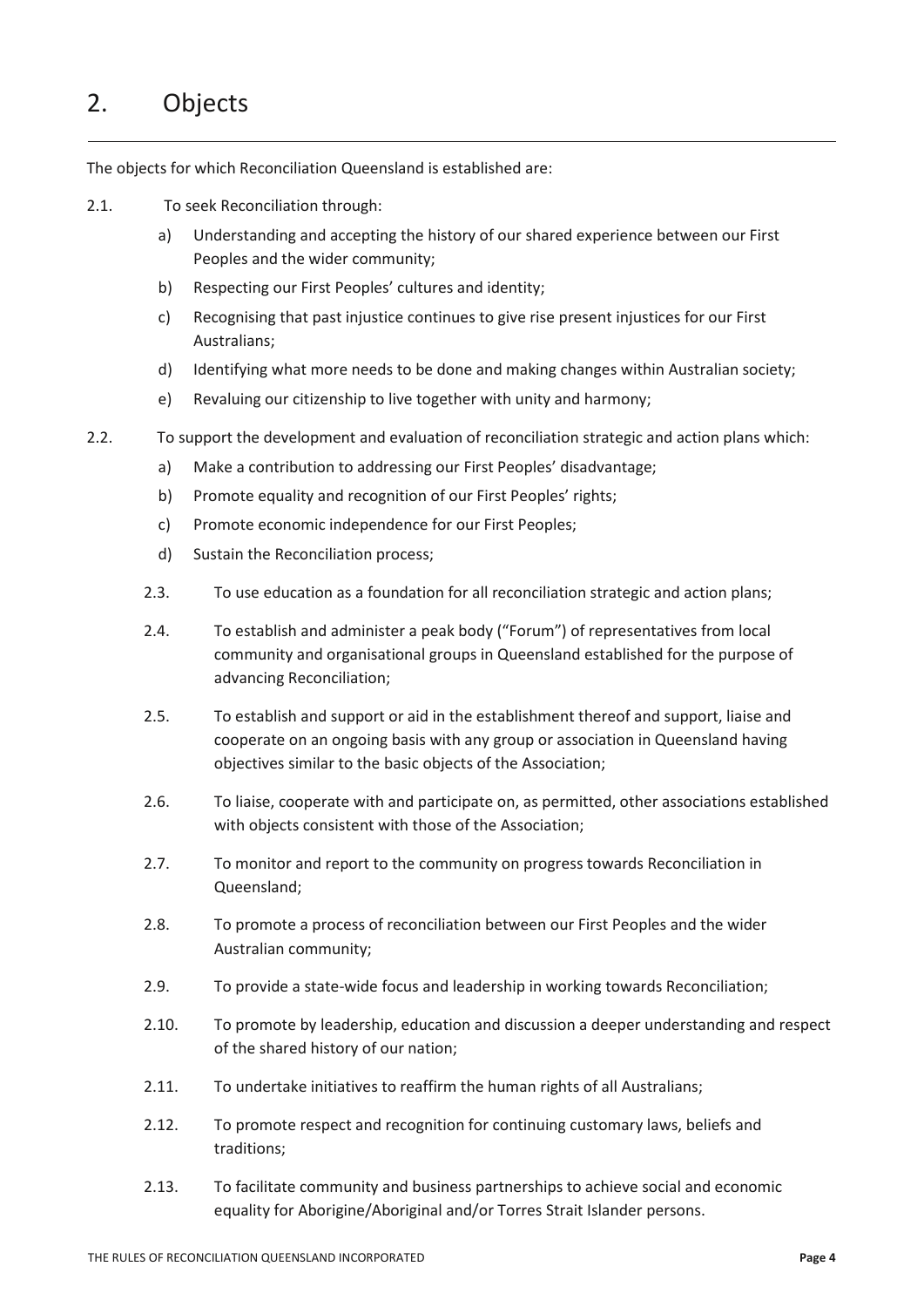### 3. Powers

- 3.1. The Association has the powers of an individual.
- 3.2. The Association may:
	- a) Enter into contracts; and
	- b) Acquire, hold, deal with and dispose of property; and
	- c) Make charges for services and facilities it supplies; and
	- d) Do other things necessary or convenient to be done in carrying out its affairs.
- 3.3. The Association may take over the funds and other assets and liabilities of the present unincorporated association known as the 'State Reconciliation Committee'.
- 3.4. The Association may issue secured and unsecured notes, debentures and debenture stock.

### 4. Income and Property

#### 4.1.

The income and property of the Association however derived must be applied solely towards carrying out its objects and no portion, transferred directly, indirectly, by dividend, bonus or otherwise to any member of it (other than out of pocket expenses);

4.2. Nothing in rule 4.1 prevents payment in good faith to an employee of the Association as remuneration for services actually rendered to the Association by the servant, for goods supplied to the Association by the servant or a member in the ordinary course of business, interest on loans at competitive rates, and reasonable and proper rent of premises leased by a servant or member.

### 5. Membership

5.1. The membership of the Association consists of the following classes of members:

- a) Ordinary Members;
- b) Friends of the Association;
- c) Corporate Membership;
- d) Group Membership;
- 5.2. Any person aged 18 years or over who supports the objects of the Association and agrees to be bound by the rules and code of conduct of the Association will be eligible to be admitted as an Ordinary Member.
- 5.3. Any person who could be admitted as an Ordinary Member in accordance with rule 5.2 may be instead admitted as a Friend of the Association.
- 5.4. Any corporation which makes a resolution through its Management Committee to support the objects of the Association and be bound by the rules and code of conduct of the Association will be eligible to be admitted as a Corporate Member.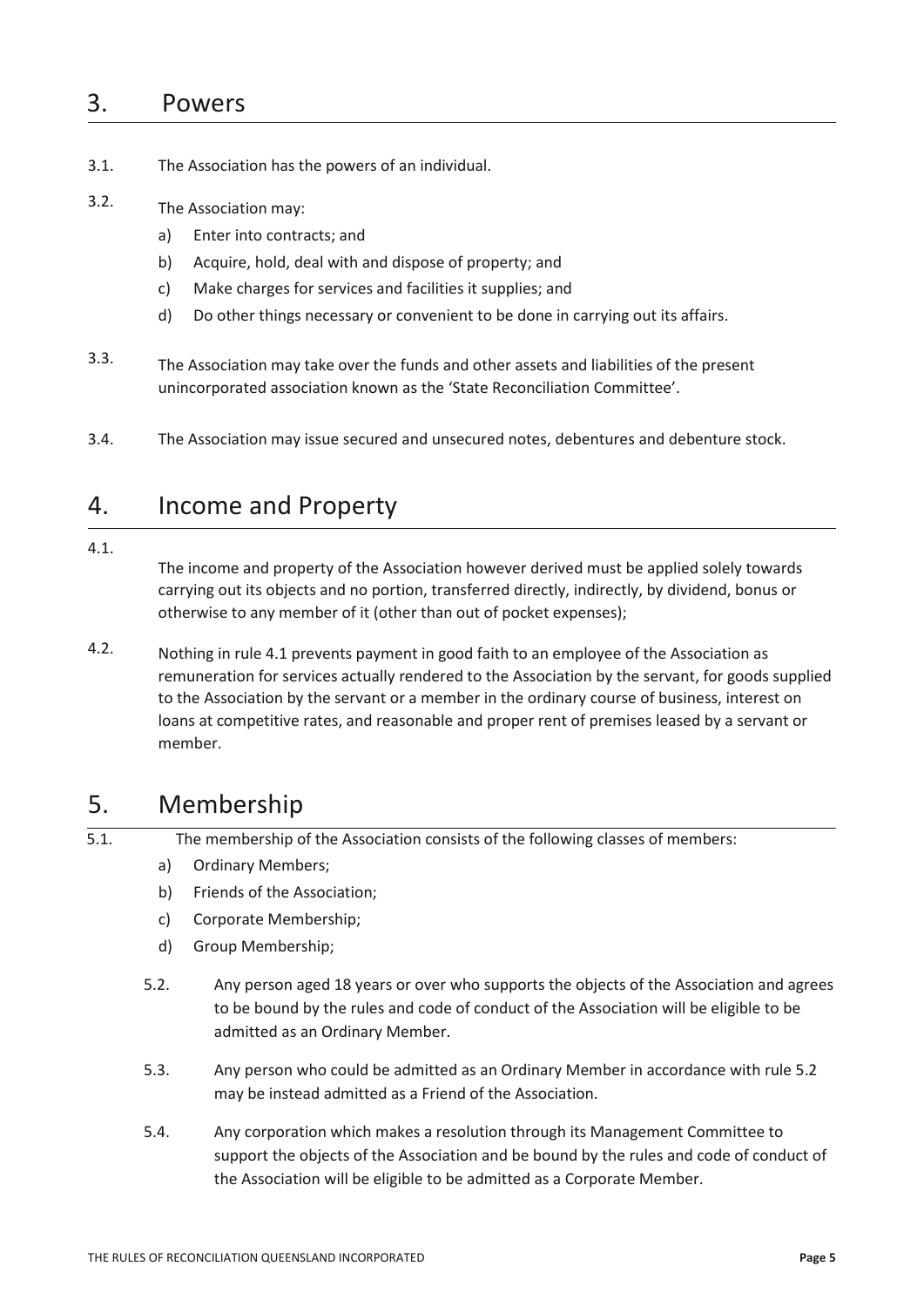- 5.5. Any organisation or group including incorporated and unincorporated Associations which makes a resolution through its Management Committee to support the objects of the Association and be bound by the rules and code of conduct of the Association will be eligible to be admitted as a Group Member.
- 5.6. Only Ordinary Members will be eligible to stand for election to the Management Committee.
- 5.7. Any person or entity wishing to apply for membership shall follow the following process:
	- a) Membership shall be proposed by one member and seconded by another member.
	- b) An application for membership must be in writing and signed by the applicant, member who led the proposal, and member who seconded the proposal.
	- c) The Management Committee must consider all applications for membership received and determine the admission or rejection of each applicant.
	- d) Upon acceptance of an application by the Management Committee the applicant shall be a member of the Association upon payment of the first annual subscription.
	- e) The Management Committee must determine the appropriate class of membership for the applicant.
	- f) Should an application be rejected the secretary must give the applicant notice in writing of that rejection. The notice does not need to give reasons for the rejection.

# 6. Register of Members

- 6.1. A register of members shall be kept to record the status of each member's subscription.
- 6.2. The subscription fees for each class of membership shall be such sum (if any) as the Management Committee shall determine from time to time;
- 6.3. The subscription fees shall be payable annually from 1 July or at such other time as the Management Committee shall determine from time to time;
- 6.4. The Management Committee must ensure that the register of members includes:
	- a) The name of each member;
	- b) The class of membership determined for the member;
	- c) The address including electronic mail addresses for notices, last given by the member;
	- d) The date of becoming a member;
	- e) Particulars of death, resignations, terminations and reinstatements of membership;
	- f) Any further particulars that the Management Committee or members of any General meeting may require from time to time.
- 6.5. A member of the Association must not use or disclose information obtained from the register of members of the association to contact, or send material to, another member of the association for the purpose of advertising for political, religious, charitable or commercial purposes.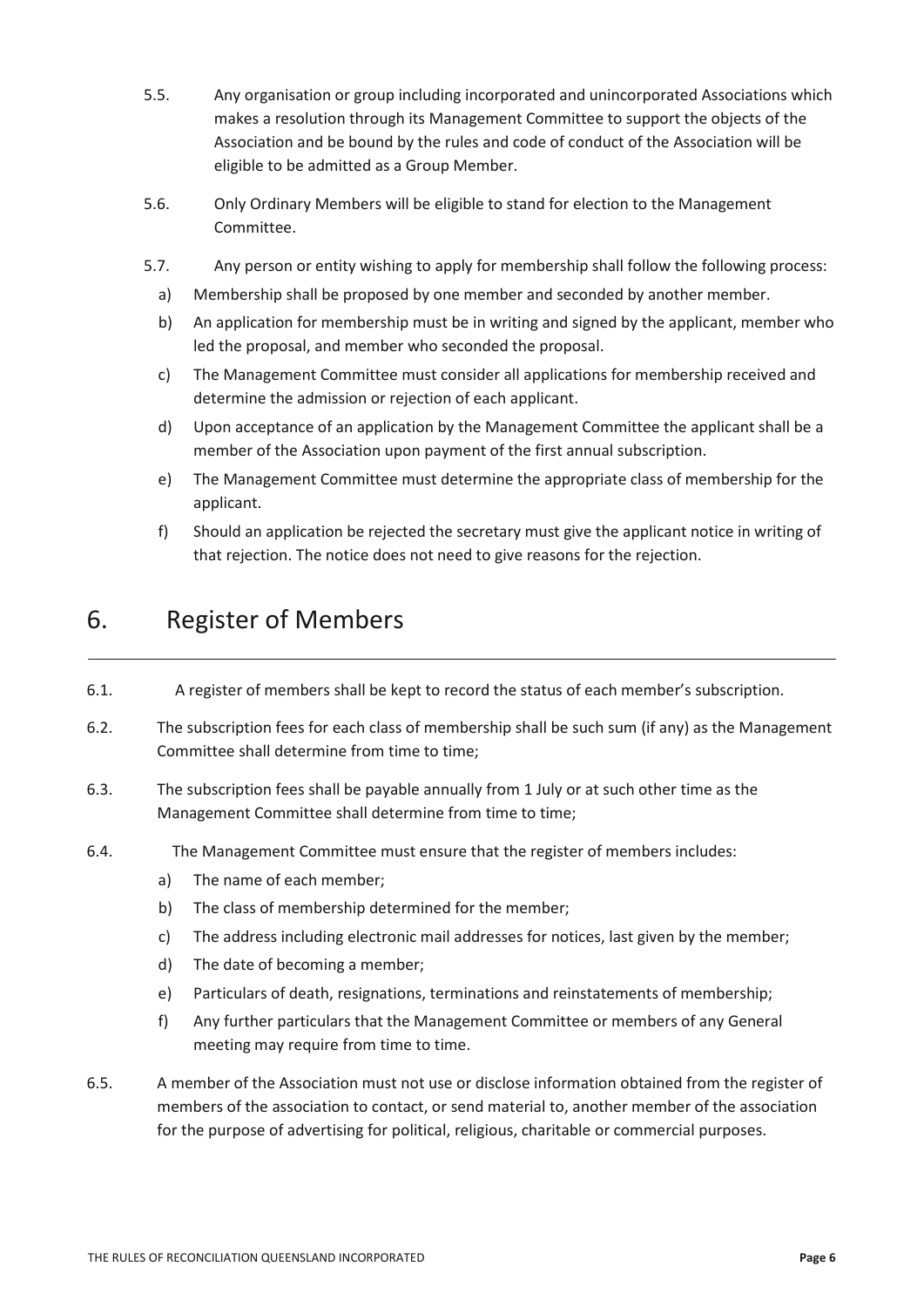# 7. Cessation of Membership

- 7.1. A member may resign from membership of the Association by giving written notice thereof to the Secretary of the Association. Upon acceptance of the resignation by the Management Committee, that person or organisation shall cease to be a member.
- 7.2. The Management Committee may terminate a member's membership if the member:
	- a) Is convicted of an indictable offence;
	- b) Does not comply with any of the provisions of these rules; or
	- c) Has membership fees in arrears exceeding 3 months; or
	- d) Has, in the reasonable view of the Membership Committee, conducted himself, herself or itself in a way considered to be injurious or prejudicial to the character or interests of the Association.
	- 7.3. If the Management Committee decides to terminate a member's membership under rule 7.2, the Management Committee must give written notice to the member of the decision.
	- 7.4. A member may give notice to the secretary within 1 month of notice being received of a termination of membership by the Membership Committee that the member intends to appeal. The secretary must call a general meeting to decide the appeal within 1 month of the notice of appeal being received.
	- 7.5. A general meeting called to decide the appeal must be held within 3 months of the secretary receiving the notice of appeal and at that general meeting:
		- a) The applicant must be given a full and fair opportunity to show why the application should not be rejected or the membership should not be terminated;
		- b) The Management Committee and the members of the committee who rejected the application or terminated the membership must be given a full and fair opportunity to show why the application should be rejected or the membership should be terminated;
		- c) The appeal must be decided by a majority vote of the members present and eligible to vote at the meeting.

### 8. Patrons

- 8.1. The Management Committee may appoint (and remove) a Patron or Patrons of the Association.
- 8.2. A Patron shall have no formal standing or membership within the Association but will have their support acknowledged by the Members and the Management Committee.

# 9. Appointment or election of secretary

9.1. The secretary must be an individual residing in Queensland, or in another State but not more than 65km from the Queensland border, who is—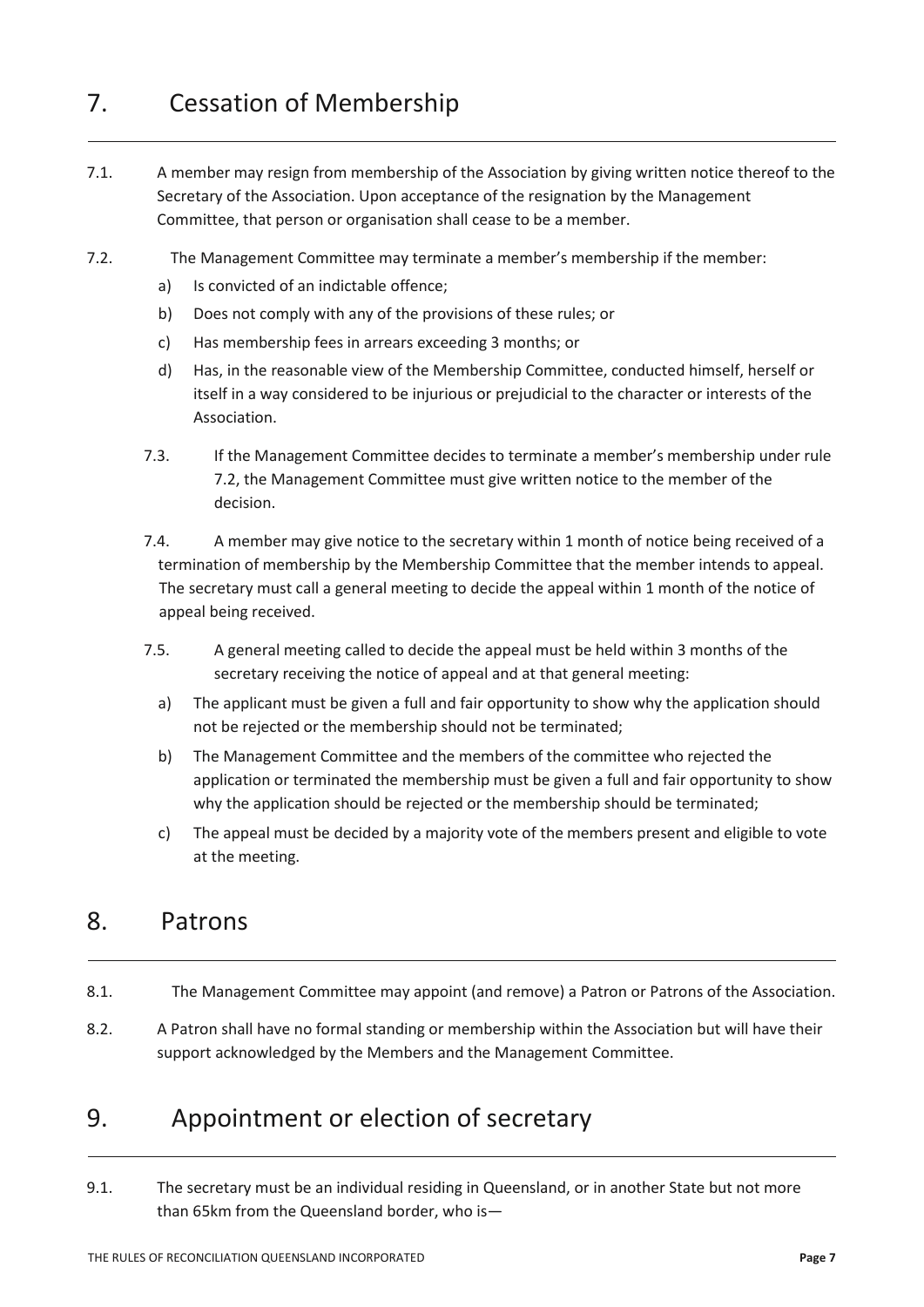- a) a member of the association elected by the association as secretary; or
- b) any of the following persons appointed by the Management Committee as secretary i. a member of the associations Management Committee; ii. another member of the association; iii. another person.
- 9.2. If the association has not elected an interim officer as secretary for the association before its incorporation, the members of the Management Committee must ensure a secretary is appointed or elected for the association within 1 month after incorporation.
- 9.3. If a vacancy happens in the office of secretary, the members of the Management Committee must ensure a secretary is appointed or elected for the association within 1 month after the vacancy happens.
- 9.4. If the Management Committee appoints a person mentioned in rule 9.1(b)(ii) as secretary, other than to fill a casual vacancy on the Management Committee, the person does not become a member of the Management Committee.
- 9.5. However, if the Management Committee appoints a person mentioned in rule 9.1(b)(ii) as secretary to fill a casual vacancy on the Management Committee, the person becomes a member of the Management Committee.
- 9.6. If the Management Committee appoints a person mentioned in rule 9.1(b)(iii) as secretary, the person does not become a member of the Management Committee.
- 9.7. Casual vacancy, on a Management Committee, means a vacancy that happens when an elected member of the Management Committee resigns, dies or otherwise stops holding office.

# 10. Removal of secretary

#### 10.1.

The Management Committee of the association may at any time remove a person appointed by the committee as the secretary.

- 10.2. If the Management Committee removes a secretary who is a person mentioned in rule 9(1)(b) (i), the person remains a member of the Management Committee.
- 10.3. If the Management Committee removes a secretary who is a person mentioned in rule 9(1)(b) (ii) and who has been appointed to a casual vacancy on the Management Committee under rule 9(5), the person remains a member of the Management Committee.

# 11. Functions of secretary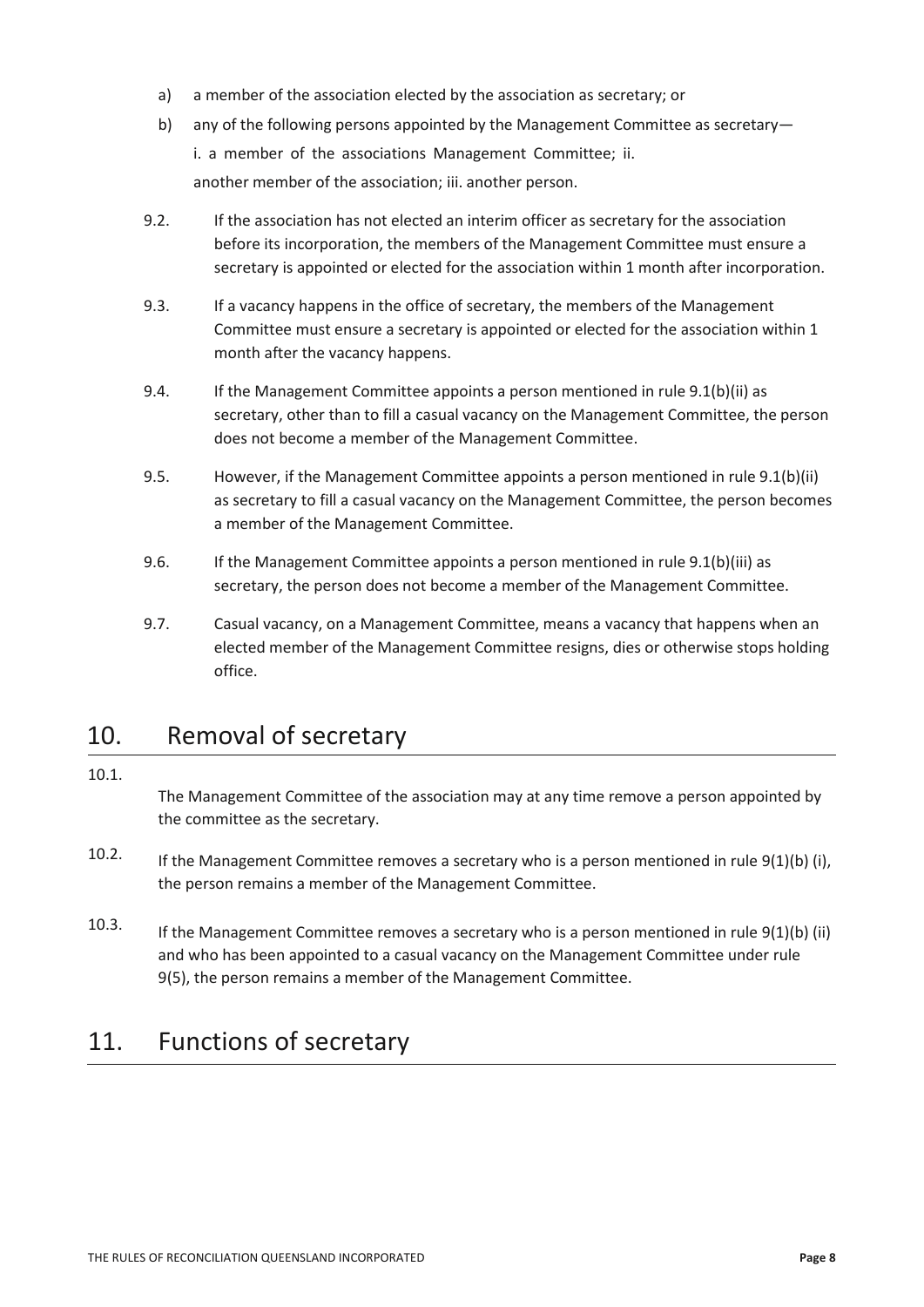- 11.1. The secretary's functions include, but are not limited to
	- a) calling meetings of the association, including preparing notices of a meeting and of the business to be conducted at the meeting in consultation with both Co-Chairs of the association; and
	- b) keeping minutes of each meeting; and
	- c) keeping copies of all correspondence and other documents relating to the association; and
	- d) maintaining the register of members of the association.

# 12. Membership of Management Committee

- 12.1. The business and operations of the Association shall be controlled by the Management Committee.
- 12.2. The Management Committee of the association consists of the Co-Chairs, treasurer, and any other members the association members elect at a general meeting.
- 12.3. The Co-Chairs shall have the powers similar to a president of the Association as determined by these rules and may act jointly and severally in the exercise of those powers.
- 12.4. There must be (outside of casual vacancies) two Co-Chairs at all times, one of whom must be an Aboriginal or Torres Strait Islander.
- 12.5. A member of the Management Committee, other than a secretary appointed by the Management Committee under rule 6.1(b)(iii), must be a member of the association.
- 12.6. Members of the Management Committee shall retire at the Annual General Meeting two years following the Annual General Meeting of their appointment to the Management Committee.
- 12.7. Members of the Management Committee are eligible on nomination for re-election at the Annual General Meeting that they retire.
- 12.8. A member of the association may be appointed to a casual vacancy on the Management Committee under rule 15.

### 13. Election of the Management Committee

- 13.1. A member of the Management Committee may only be elected as follows
	- a) any 2 members of the association may nominate another member (the candidate) to serve as a member of the Management Committee;
	- b) the nomination must be
		- i. in writing; and ii. signed by the candidate and the members who nominated him or her; and iii. given to the secretary at least 14 days before the annual general meeting at which the election is to be held;
	- c) each member of the association present and eligible to vote at the annual general meeting may vote for 1 candidate for each vacant position on the Management Committee;
	- d) if, at the start of the meeting, there are not enough candidates nominated, nominations may be taken from the floor of the meeting.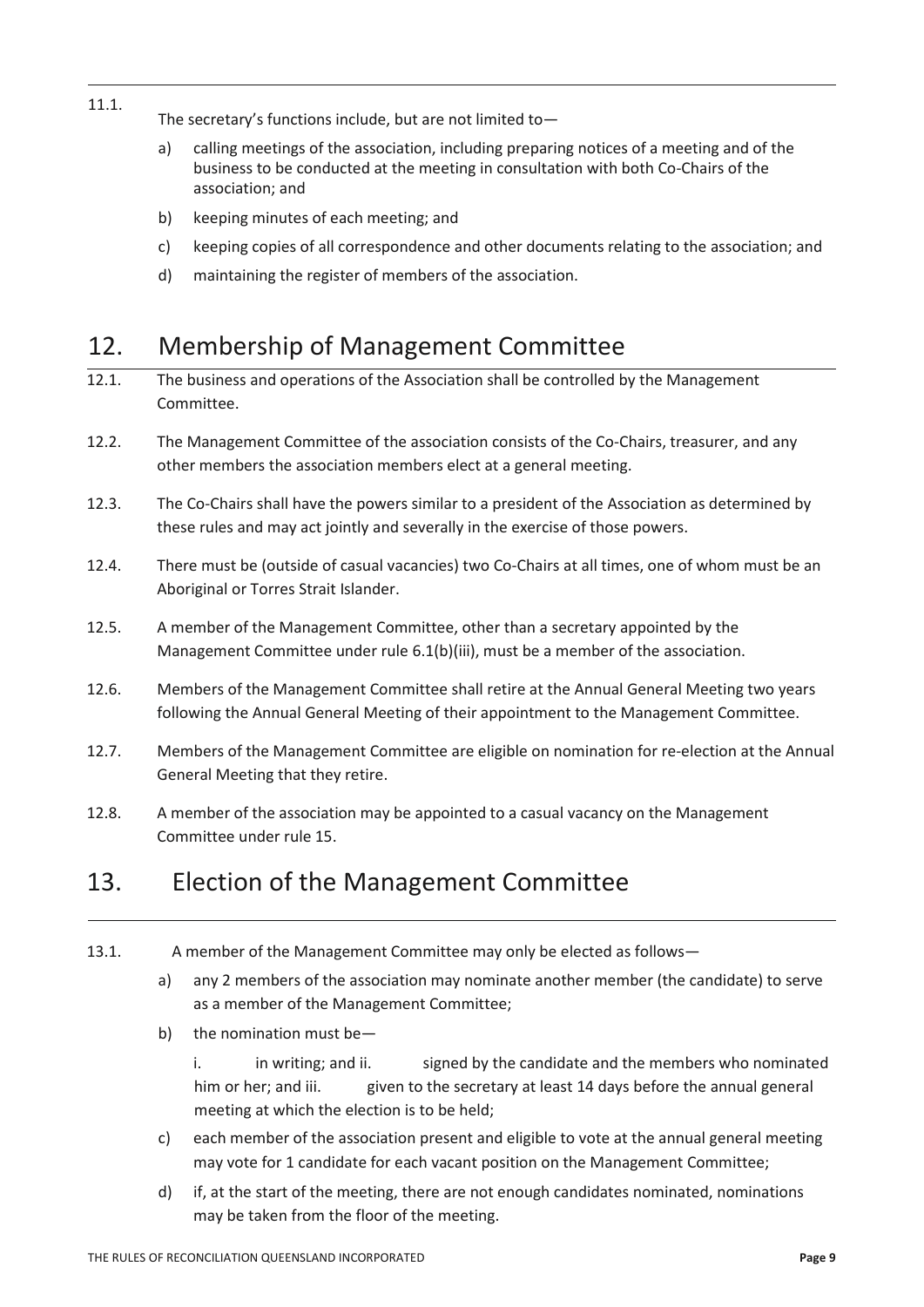- 13.2. A person may be a candidate only if the person
	- a) is an adult; and
	- b) is not ineligible to be elected as a member under section 61A of the Act.
	- 13.3. If required by the Management Committee, balloting lists must be prepared containing the names of the candidates in alphabetical order.
	- 13.4. The Management Committee must ensure that, before a candidate is elected as a member of the Management Committee, the candidate is advised
		- a) whether or not the association has public liability insurance; and
		- b) if the association has public liability insurance—the amount of the insurance.

# 14. Vacation of office of Management Committee member

- 14.1. A member of the Management Committee may resign from the committee by giving written notice of resignation to the secretary.
- 14.2. The resignation takes effect at
	- a) the time the notice is received by the secretary; or
	- b) if a later time is stated in the notice—the later time.
	- 14.3. A member may be removed from office at a general meeting of the association if a majority of the members present and eligible to vote at the meeting vote in favour of removing the member.
	- 14.4. Before a vote of members is taken about removing the member from office, the member must be given a full and fair opportunity to show cause why he or she should not be removed from office.
	- 14.5. A member has no right of appeal against the member's removal from office under this rule.
	- 14.6. A member immediately vacates the office of member in the circumstances mentioned in section 64(2) of the Act.

### 15. Vacancies on Management Committee

- 15.1. If a casual vacancy happens on the Management Committee, the continuing members of the committee may appoint another member of the association to fill the vacancy until the next annual general meeting.
- 15.2. The continuing members of the Management Committee may act despite a casual vacancy on the Management Committee.
- 15.3. However, if the number of committee members is less than the number fixed under rule 18(1) as a quorum of the Management Committee, the continuing members may act only to—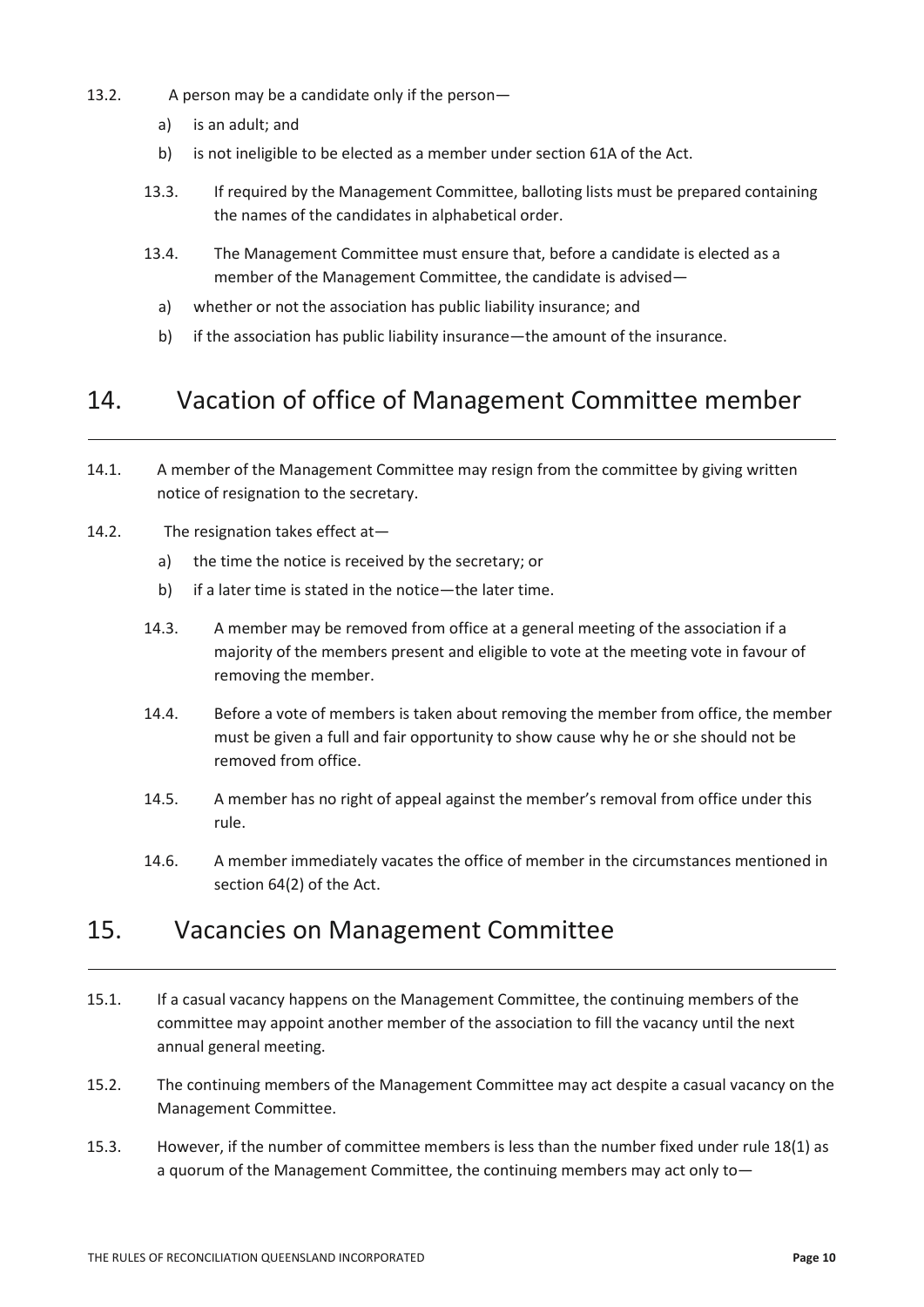- a) increase the number of Management Committee members to the number required for a quorum; or
- b) call a general meeting of the association.

### 16. Functions of Management Committee

- 16.1. Subject to these rules or a resolution of the members of the association carried at a general meeting, the Management Committee has the general control and management of the administration of the affairs, property and funds of the association.
- 16.2. The Management Committee has authority to interpret the meaning of these rules and any matter relating to the association on which the rules are silent, but any interpretation must have regard to the Act, including any regulation made under the Act.
- 6.3. The Management Committee may exercise the powers of the association
	- a) to borrow, raise or secure the payment of amounts in a way the members of the association decide; and
	- b) to secure the amounts mentioned in paragraph (a) or the payment or performance of any debt, liability, contract, guarantee or other engagement incurred or to be entered into by the association in any way, including by the issue of debentures (perpetual or otherwise) charged upon the whole or part of the associations property, both present and future; and
	- c) to purchase, redeem or pay off any securities issued; and
	- d) to borrow amounts from members and pay interest on the amounts borrowed; and
	- e) to mortgage or charge the whole or part of its property; and
	- f) to issue debentures and other securities, whether outright or as security for any debt, liability or obligation of the association; and
	- g) to provide and pay off any securities issued; and
	- h) to invest in a way the members of the association may from time to time decide.
- 16.4. For rule 16.3(d), the rate of interest must not be more than the current rate being charged for overdrawn accounts on money lent (regardless of the term of the loan) by— a) the financial institution for the association; or
	- b) if there is more than 1 financial institution for the association—the financial institution nominated by the Management Committee.

# 17. Meetings of Management Committee

- 17.1. Subject to this rule, the Management Committee may meet and conduct its proceedings as it considers appropriate.
- 17.2. The Management Committee must meet at least once every 4 months to exercise its functions.
- 17.3. The Management Committee must decide how a meeting is to be called.
- 17.4. Notice of a meeting is to be given in the way decided by the Management Committee.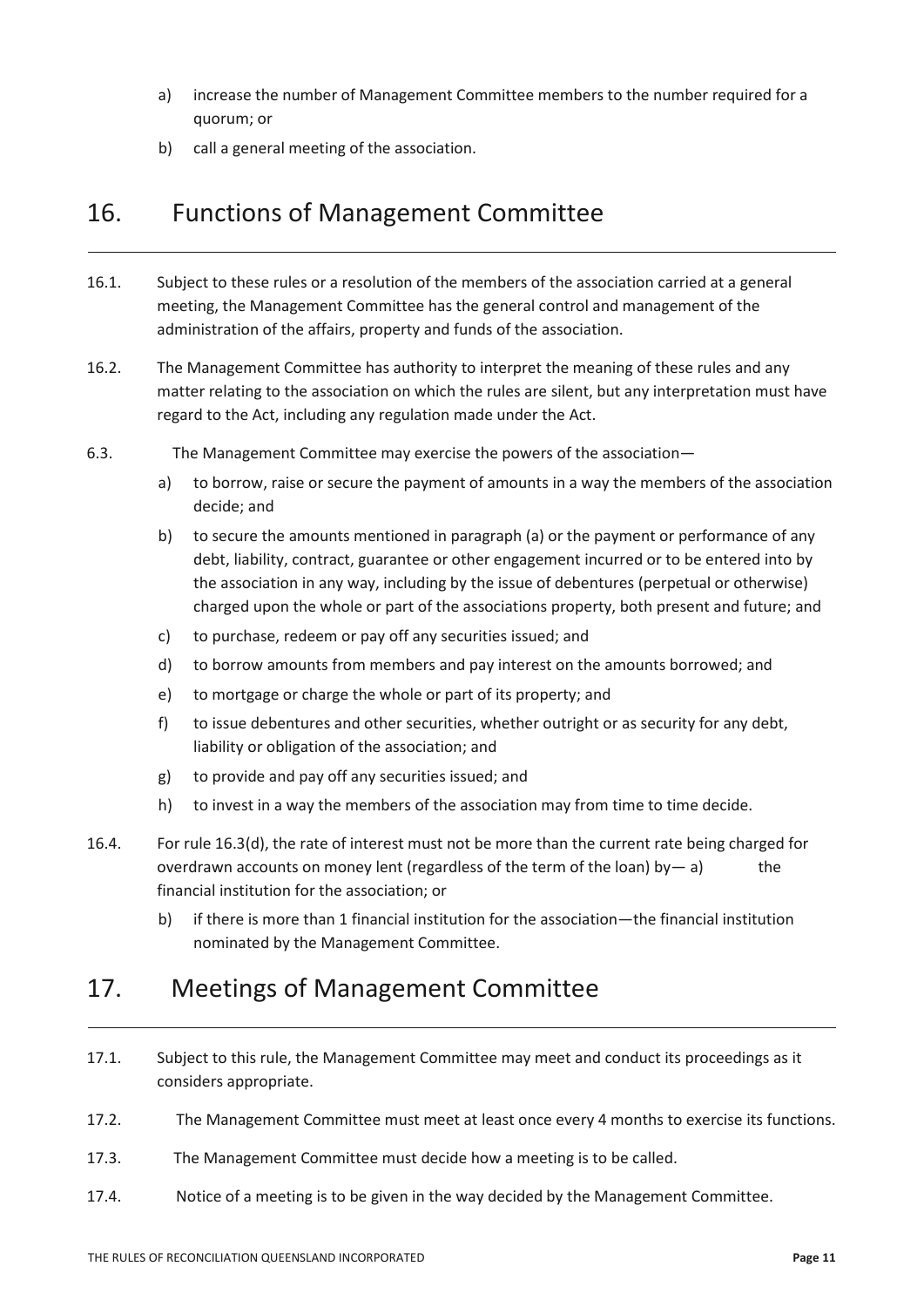- 17.5. The Management Committee may hold meetings, or permit a committee member to take part in its meetings, by using any technology that reasonably allows the member to hear and take part in discussions as they happen.
- 17.6. A committee member who participates in the meeting as mentioned in rule 17.5 is taken to be present at the meeting.
- 17.7. A question arising at a committee meeting is to be decided by a majority vote of members of the committee present at the meeting and, if the votes are equal, the question is decided in the negative.
- 17.8. A member of the Management Committee must not vote on a question about a contract or proposed contract with the association if the member has an interest in the contract or proposed contract and, if the member does vote, the members vote must not be counted.
- 17.9. One of the Co-Chairs is to preside as chairperson at a Management Committee meeting. Co-Chairs are to alternative chairing Management Committee meetings, unless decided otherwise between the Co-Chairs.
- 17.10. If there is no Co-Chair or if one of the Co-Chairs is not present within 10 minutes after the time fixed for a Management Committee meeting, the members may choose 1 of their number to preside as chairperson at the meeting.

# 18. Quorum for Management Committee meeting

- 18.1. At a Management Committee meeting, more than 50% of the members elected to the committee as at the close of the last general meeting of the members form a quorum.
- 18.2. If there is no quorum within 30 minutes after the time fixed for a Management Committee meeting called on the request of members of the committee, the meeting lapses.
- 18.3. If there is no quorum within 30 minutes after the time fixed for a Management Committee meeting called other than on the request of the members of the committee  $-$  a) the meeting is to be adjourned for at least 1 day; and
	- b) the members of the Management Committee who are present are to decide the day, time and place of the adjourned meeting.
- 18.4. If, at an adjourned meeting mentioned in rule 18.3, there is no quorum within 30 minutes after the time fixed for the meeting, the meeting lapses.

# 19. Special meeting of Management Committee

19.1.

If the secretary receives a written request signed by at least 33% of the members of the Management Committee, the secretary must call a special meeting of the committee by giving each member of the committee notice of the meeting within 14 days after the secretary receives the request.

19.2. If the secretary is unable or unwilling to call the special meeting, a Co-Chair must call the meeting.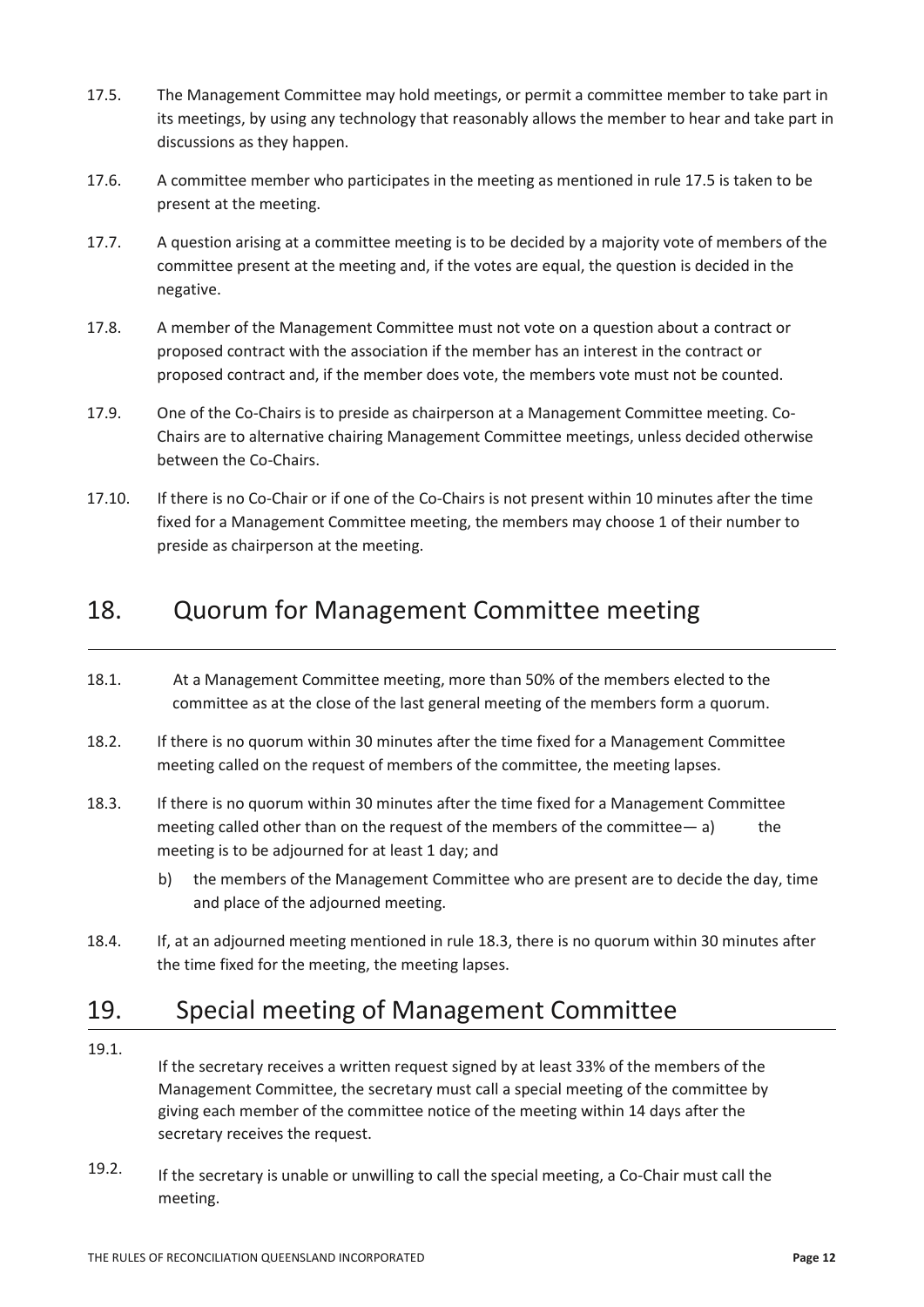- 19.3. A request for a special meeting must state— a) why the special meeting is called; and
	- b) the business to be conducted at the meeting.
- 19.4. A notice of a special meeting must state
	- a) the day, time and place of the meeting; and
	- b) the business to be conducted at the meeting.
- 19.5. A special meeting of the Management Committee must be held within 14 days after notice of the meeting is given to the members of the Management Committee.

### 20. Minutes of Management Committee meetings

#### 20.1.

The secretary must ensure full and accurate minutes of all questions, matters, resolutions and other proceedings of each Management Committee meeting are entered in a minute book.

20.2. To ensure the accuracy of the minutes, the minutes of each Management Committee meeting st be signed by the chairperson of the meeting, or the chairperson of the next Management Committee meeting, verifying their accuracy.

### 21. Resolutions of Management Committee without meeting

- 21.1. A written resolution signed by each member of the Management Committee is as valid and effectual as if it had been passed at a committee meeting that was properly called and held.
- 21.2. Members of the Management Committee may use any technology that reasonably allows communication between the Members of the Management Committee to make decisions outside of meetings of the Management Committee.
- 21.3. Members of the Management Committee can agree to passing resolutions without meetings in accordance with rule 21.1 by signing with an electronic signature. An email known by all members of the Management Committee to be the email of that member will be accepted as an electronic signature.
- 21.4. A resolution mentioned in rule 21.1 may consist of several documents in like form, each signed by 1 or more members of the Management Committee.

# 22. Annual General Meeting

- 22.1. Each annual general meeting must be held at least once each year and within 6 months of the end date of the Associations financial year.
- 22.2. Business conducted at each annual general meeting shall be:
	- a) receiving the Association's financial statement, and audit report, for the last reportable financial year;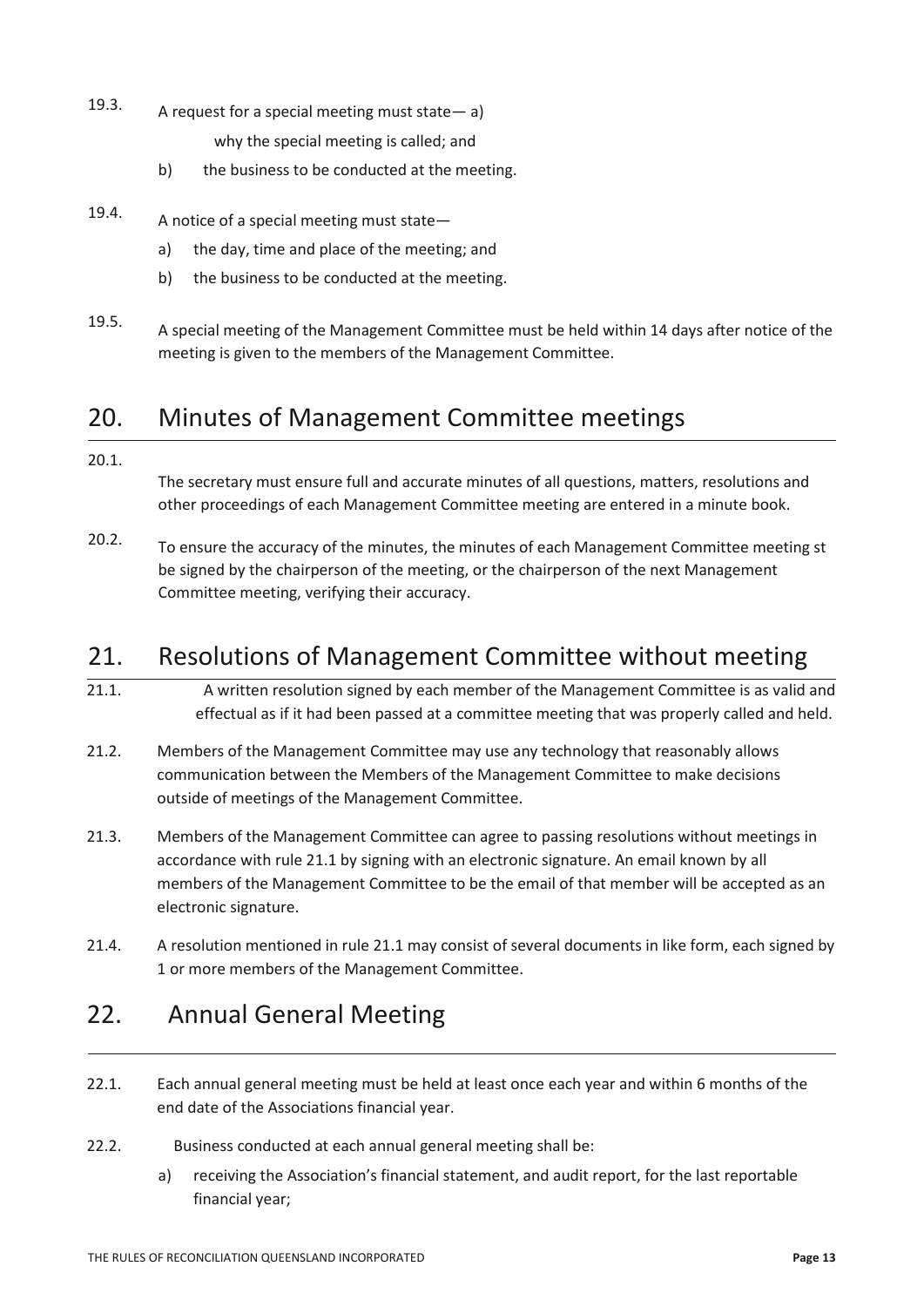- b) presenting the financial statement and audit report to the meeting for adoption;
- c) electing members of the Management Committee;
- d) appointing an auditor or an accountant for the present financial year, if an auditor or accountant is required to be appointed;
- e) any general business received from the floor of the meeting, subject to the chairperson of the meeting having the right to bring general business to an end;
- f) any other business specified by the Management Committee.

### 23. Special General Meeting

- 23.1. The secretary must call a special general meeting by giving each member of the association notice of the meeting within 14 days after
	- a) being directed to call the meeting by the Management Committee; or
	- b) being given a written request signed by
		- i. at least 33% of the number of members of the Management Committee when the request is signed; or
		- ii. at least the number of ordinary members of the association equal to double the number of members of the association on the Management Committee when the request is signed plus 1; or
	- c) being given a written notice of an intention to appeal against the decision of the Management Committee
		- i. to reject an application for membership;
		- or ii. to terminate a person's membership.
- 23.2. A request mentioned in rule 23.1(b) must state
	- a) why the special general meeting is being called; and
	- b) the business to be conducted at the meeting.
- 23.3. A special general meeting must be held within 3 months after the secretary
	- a) is directed to call the meeting by the Management Committee; or
	- b) is given the written request mentioned in rule 23.1(b); or
	- c) is given the written notice of an intention to appeal mentioned in rule 23.1(c).
- 23.4. If the secretary is unable or unwilling to call the special meeting, a Co-Chair must call the meeting.

### 24. Notice of General Meetings

- 24.1. The secretary may call a general meeting of the association.
- 24.2. The secretary must give at least 28 days' notice of any meeting to each member of the Association.
- 24.3. If the secretary is unable or unwilling to call the meeting, a Co-Chair must call the meeting.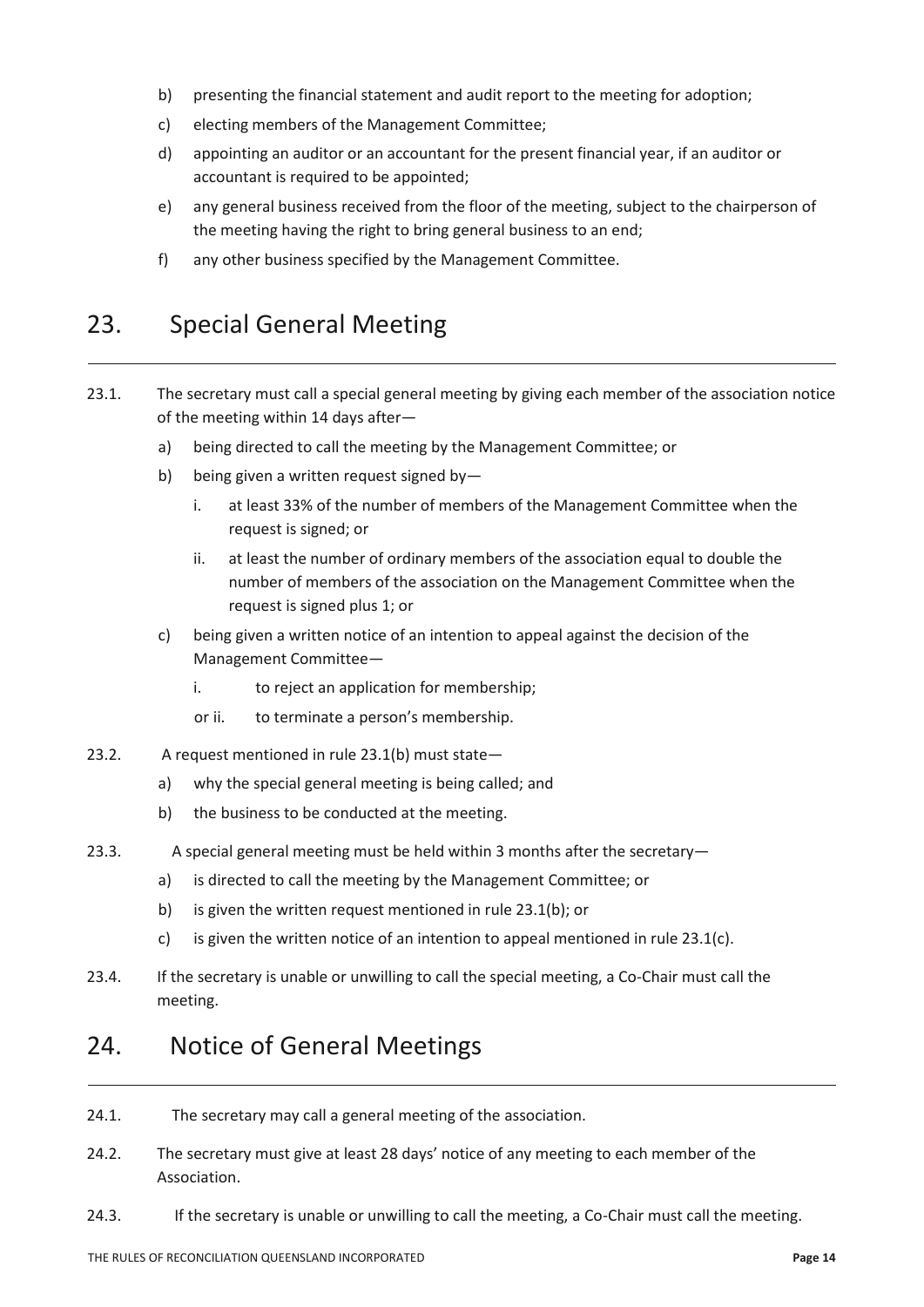- 24.4. Notices must be given in writing and must state:
	- a) The place, time and date of the proposed meeting;
	- b) Any business to be conducted at the meeting;
	- c) If any candidates are being put forward for the Management Committee, 13.3. A list of the candidates' names in alphabetical order, with the names of the members who nominated each candidate;
	- d) That Corporate Members or Group Members may appoint 1 representative to attend and vote at the meeting on behalf of the Member.

## 25. Quorum for General Meeting

- 25.1. The quorum for a general meeting is at least the number of members elected or appointed to the Management Committee at the close of the association's last general meeting plus 1.
- 25.2. If all members of the association are members of the Management Committee, the quorum is the total number of members less 1.
- 25.3. No business may be conducted at a general meeting unless there is a quorum of members when the meeting proceeds to business.
- 25.4. If there is no quorum within 30 minutes after the time fixed for a general meeting called on the request of members of the Management Committee or the association, the meeting lapses.
- 25.5. If there is no quorum within 30 minutes after the time fixed for a general meeting called other than on the request of members of the Management Committee or the association: a) the meeting is to be adjourned for at least 7 days; and
	- b) the Management Committee is to decide the day, time and place of the adjourned meeting.
- 25.6. The chairperson may, with the consent of any meeting at which there is a quorum, and must if directed by the meeting, adjourn the meeting from time to time and from place to place.
- 25.7. If a meeting is adjourned under rule 25.6, only the business left unfinished at the meeting from which the adjournment took place may be conducted at the adjourned meeting.
- 25.8. The secretary is not required to give the members notice of an adjournment or of the business to be conducted at an adjourned meeting unless a meeting is adjourned for at least 30 days.
- 25.9. If a meeting is adjourned for at least 30 days, notice of the adjourned meeting must be given in the same way notice is given for an original meeting.

### 26. Proceedings at General Meetings

26.1.

A member may take part and vote in a general meeting in person, by proxy, by attorney or by using any technology that reasonably allows the member to hear and take part in discussions as they happen.

26.2. A member who participates in a meeting as mentioned in rule 26.1 is taken to be present at the meeting.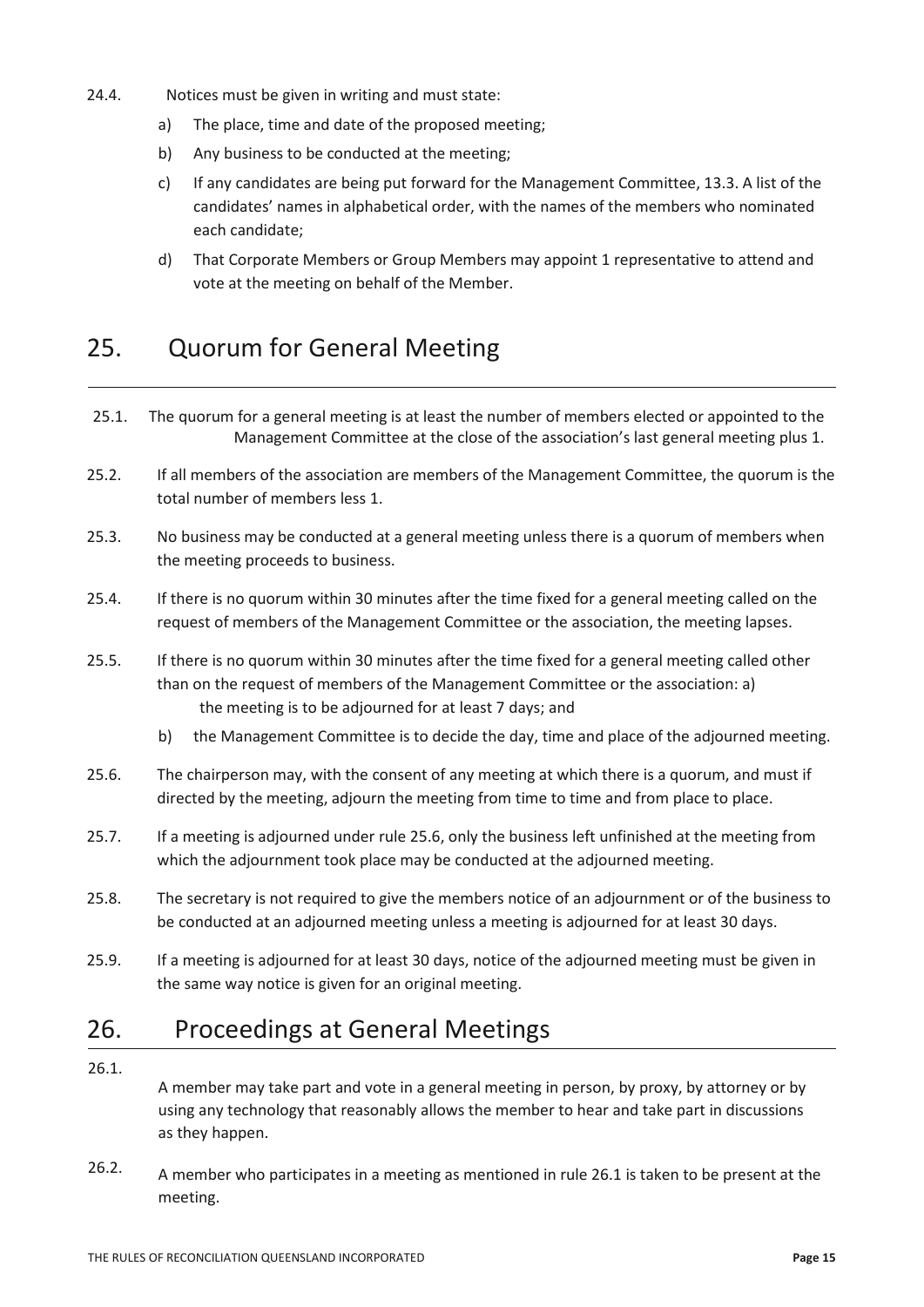- 26.3. At each general meeting:
	- a) A Co-Chair is to preside as chairperson; and
	- b) if there is no Co-Chair or a Co-Chair is not present within 15 minutes after the time fixed for the meeting or is unwilling to act, the members present must elect 1 of their number to be chairperson of the meeting; and
	- c) the chairperson must conduct the meeting in a proper and orderly way.

## 27. Voting

#### 27.1.

At a general meeting, each question, matter or resolution, other than a special resolution, must be decided by a majority of votes of the members present.

- 27.2. Each member present and eligible to vote is entitled to 1 vote (with the exclusion of any proxy votes cast) only and, if the votes are equal, the chairperson has a casting vote as well as a primary vote.
- 27.3. A member is not entitled to vote at a general meeting if the member's annual subscription is in arrears at the date of the meeting.
- 27.4. The method of voting is to be decided by the Management Committee.
- 27.5. However, if at least 20% of the members present demand a secret ballot, voting must be by secret ballot.
- 27.6. If a secret ballot is held, the chairperson must appoint 2 members to conduct the secret ballot in the way the chairperson decides.
- 27.7. The result of a secret ballot as declared by the chairperson is taken to be a resolution of the meeting at which the ballot was held.

### 28. Proxies

28.1. An instrument appointing a proxy must be in writing and be in the following or similar form-

**Reconciliation Queensland Incorporated**

**I, of ,** 

**Being a member of the Reconciliation Queensland Incorporated, appoint of as my proxy to vote for me** 

**on my behalf at the (annual) general meeting of the association, to be held on the day of 20 and at any adjournment of the meeting. Signed this day of 20 .**

#### **Signature**

- 28.2. The instrument appointing a proxy must
	- a) if the appointor is an individual—be signed by the appointor or the appointor's attorney properly authorised in writing; or
	- b) if the appointor is a corporation—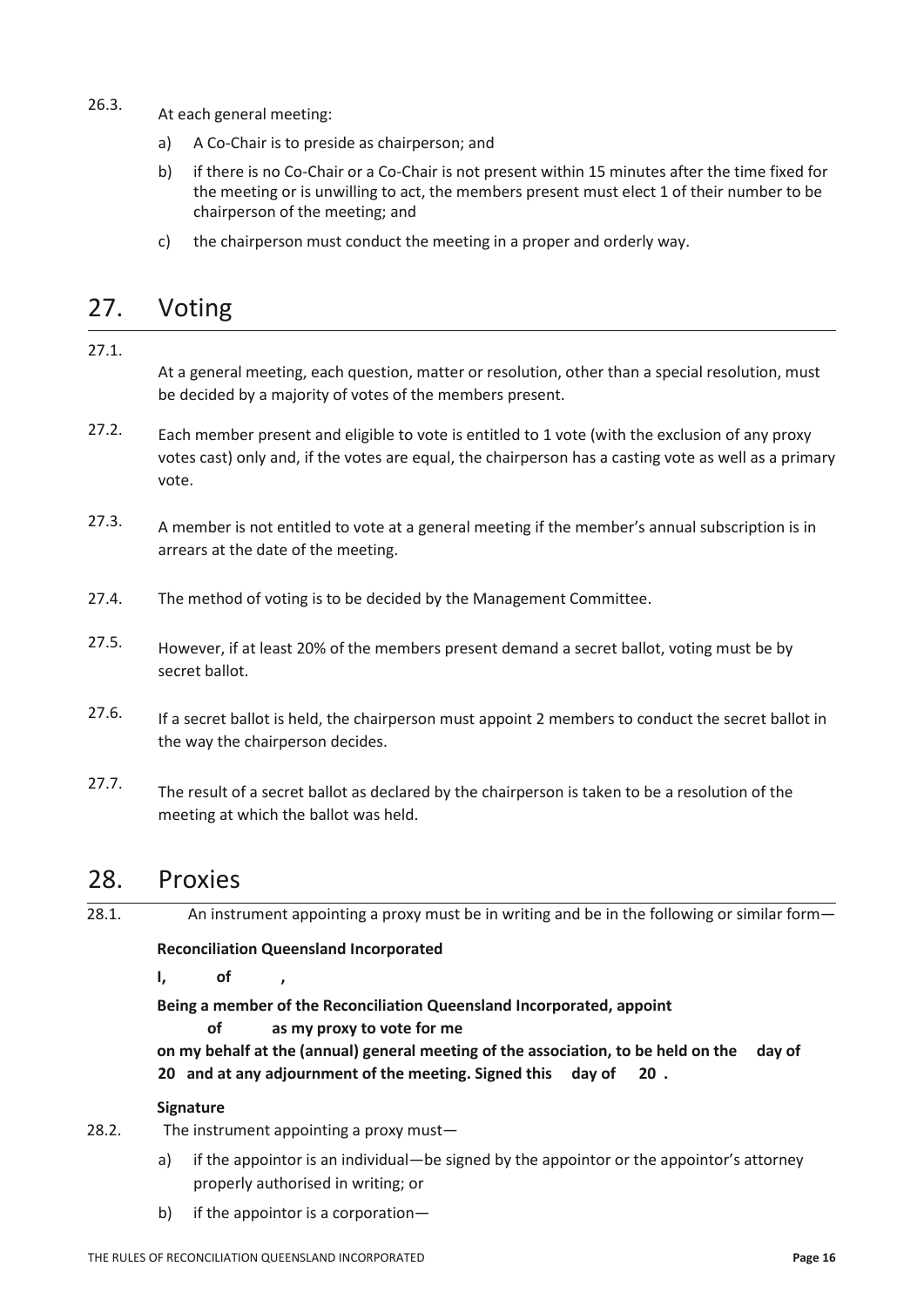i. be under seal; or ii. be signed by a properly authorised officer or attorney of the corporation.

- 28.3. A proxy may be a member of the association or another person.
- 28.4. The instrument appointing a proxy is taken to confer authority to demand or join in demanding a secret ballot.
- 28.5. Each instrument appointing a proxy must be given to the secretary before the start of the meeting or adjourned meeting at which the person named in the instrument proposes to vote.
- 28.6. Unless otherwise instructed by the appointor, the proxy may vote as the proxy considers appropriate.
- 28.7. If a member wants a proxy to vote for or against a resolution, the instrument appointing the proxy must be in the following or similar form—

**Reconciliation Queensland Incorporated**

**I, of ,** 

**Being a member of Reconciliation Queensland Incorporated, appoint** 

 **of as my proxy to vote for me** 

**on my behalf at the (annual) general meeting of Reconciliation Queensland Incorporated, to be held on the day of 20 and at any adjournment of the meeting. Signed this day of 20 .**

**Signature**

**This form is to be used \*in favour of/\*against [strike out whichever is not wanted] the following resolutions—**

**[List relevant resolutions]**

# 29. Minutes of general meetings

- 29.1. The secretary must ensure full and accurate minutes of all questions, matters, resolutions and other proceedings of each general meeting are entered in a minute book.
- 29.2. Minutes of each general meeting must be signed by the chairperson of the meeting, or the chairperson of the next general meeting, verifying their accuracy
- 29.3. If asked by a member of the association, the secretary must, within 28 days after the request is made
	- a) make the minute book for a particular general meeting available for inspection by the member at a mutually agreed time and place; and
	- b) give the member copies of the minutes of the meeting.
- 29.4. The association may require the member to pay the reasonable costs of providing copies of the minutes.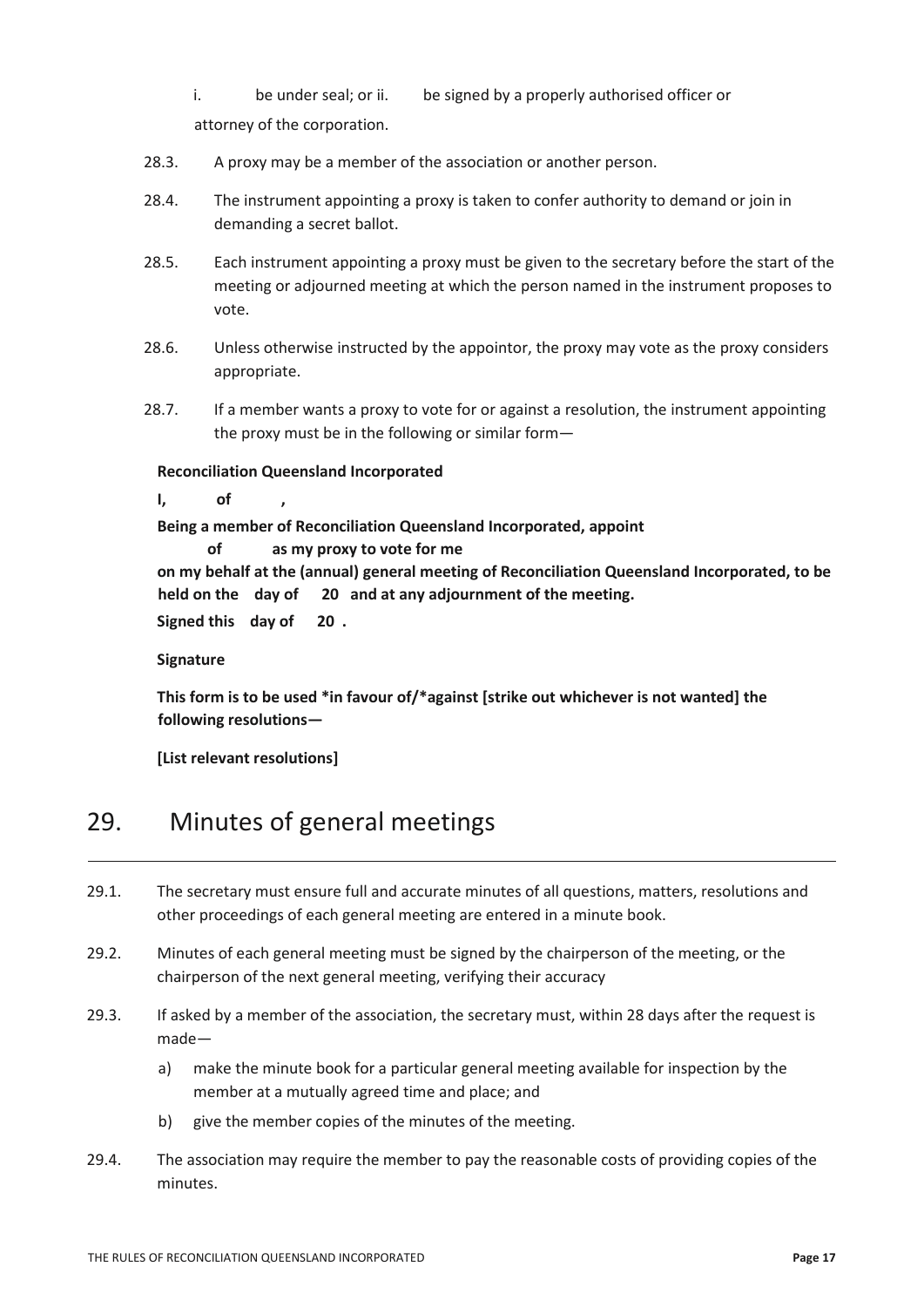### 30. By-Laws

30.1.

The Management Committee may make, amend or repeal by-laws, not inconsistent with these rules, for the internal management of the association.

30.2. A by-law may be set aside by a vote of members at a general meeting of the association.

### 31. Sub-Committees

#### 31.1.

The Management Committee may appoint a subcommittee consisting of members of the association considered appropriate by the committee to help with the conduct of the associations operations.

- 31.2. A subcommittee shall in the exercise of the powers delegated to it conform to any regulations that may be imposed by the Management Committee.
- 31.3. A member of the subcommittee who is not a member of the Management Committee is not entitled to vote at a Management Committee meeting.
- 31.4. A subcommittee may elect a chairperson of its meetings.
- 31.5. If a chairperson is not elected, or if the chairperson is not present within 15 minutes after the time fixed for a meeting, the members present may choose 1 of their number to be chairperson of the meeting.
- 31.6. A subcommittee may meet and adjourn as it considers appropriate.

#### 31.7.

A question arising at a subcommittee meeting is to be decided by a majority vote of the members present at the meeting and, if the votes are equal, the chairperson shall have a casting vote.

31.8. Minutes must be kept of all subcommittee members and shall be delivered to the Management Committee by the chairperson at each meeting of the Management Committee.

# 32. General Financial Matters

- 32.1. The financial year of the Association is 1 July to 30 June.
- 32.2. The Management Committee must, as soon as practicable after the end date of each financial year, ensure a financial statement for its last reportable financial year is prepared.
- 32.3. The funds of the Association may be derived from any sources approved by the Management Committee.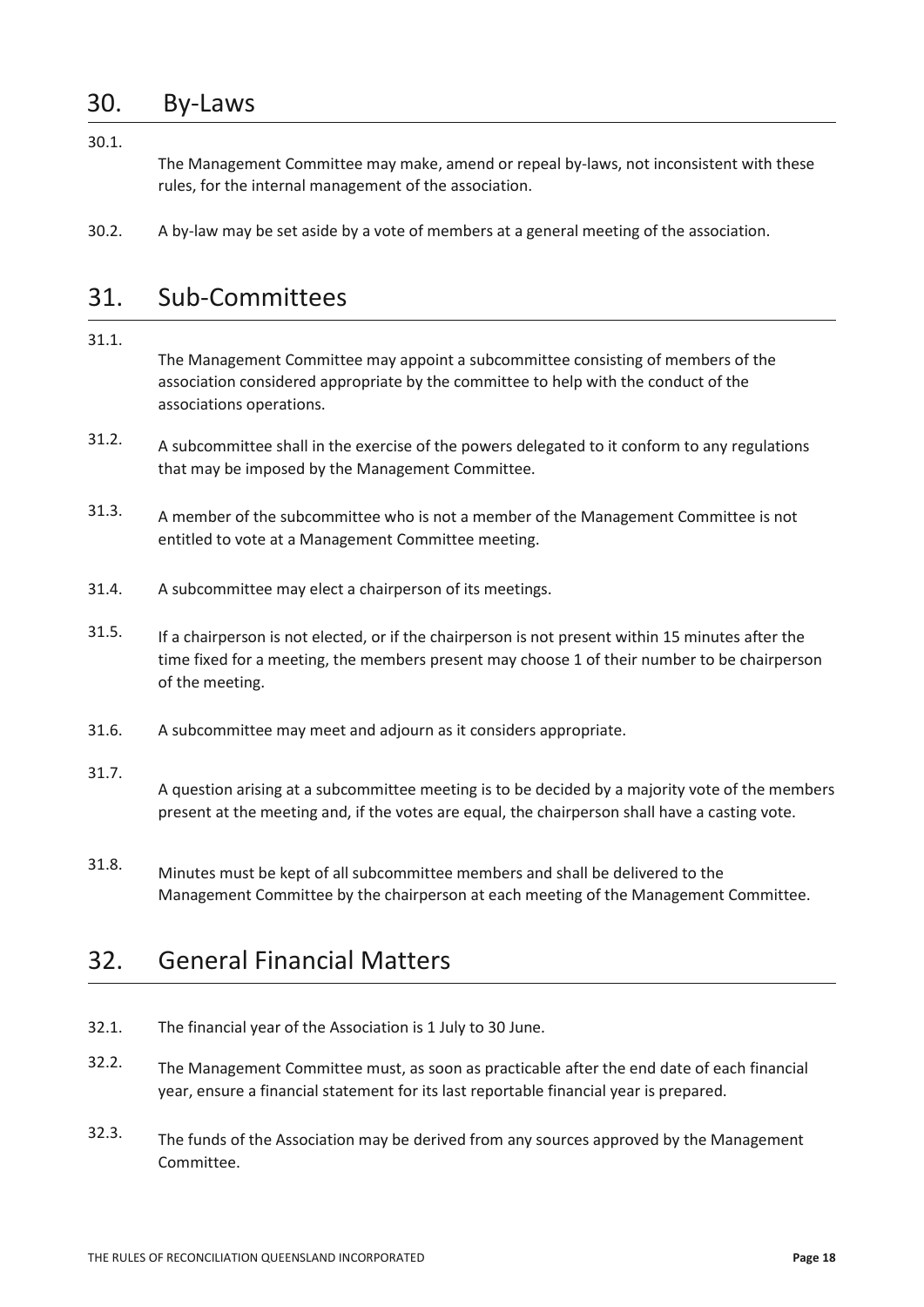32.4. The income and property of the association must be used solely in promoting the association's objects and exercising the association's powers.

### 33. Funds and Accounts

- 33.1. The funds of the association must be kept in an account in the name of the association in a financial institution decided by the Management Committee.
- 33.2. Records and accounts must be kept in the English language showing full and accurate particulars of the financial affairs of the association.
- 33.3. All amounts must be deposited in the financial institution account as soon as practicable after receipt.
- 33.4. A payment by the association of \$100.00 or more must be made by cheque or electronic funds transfer, at the discretion of the Management Committee.
- 33.5. If a payment of \$100.00 or more is made by cheque, the cheque must be signed by any 2 members of the Management Committee, one of those members being a Co-Chair, treasurer or other person authorised by the Management Committee to sign cheques for payment.
- 33.6. Cheques, other than cheques for wages, allowances or petty cash recoupment, must be crossed not negotiable.
- 33.7. All expenditure must be approved or ratified at a Management Committee meeting.

### 34. Common Seal

- 34.1. The Management Committee must ensure the association has a common seal.
- 34.2. The common seal must be kept by the Management Committee and used only with the authority of the Management Committee.

#### 34.3.

Each instrument to which the seal is attached must be signed by a member of the Management Committee and countersigned by: a) The secretary; or

- b) Another member of the Management Committee; or
- c) An individual authorised by the Management Committee in accordance with rule 31.4.
- 34.4. The Management Committee may by general resolution nominate a list of individuals or positions to be signatories for the purposes of the use of the common seal.

# 35. Amendment of Rules

35.1.

Subject to the Act, these rules may be amended, repealed or added to by a special resolution carried at a general meeting